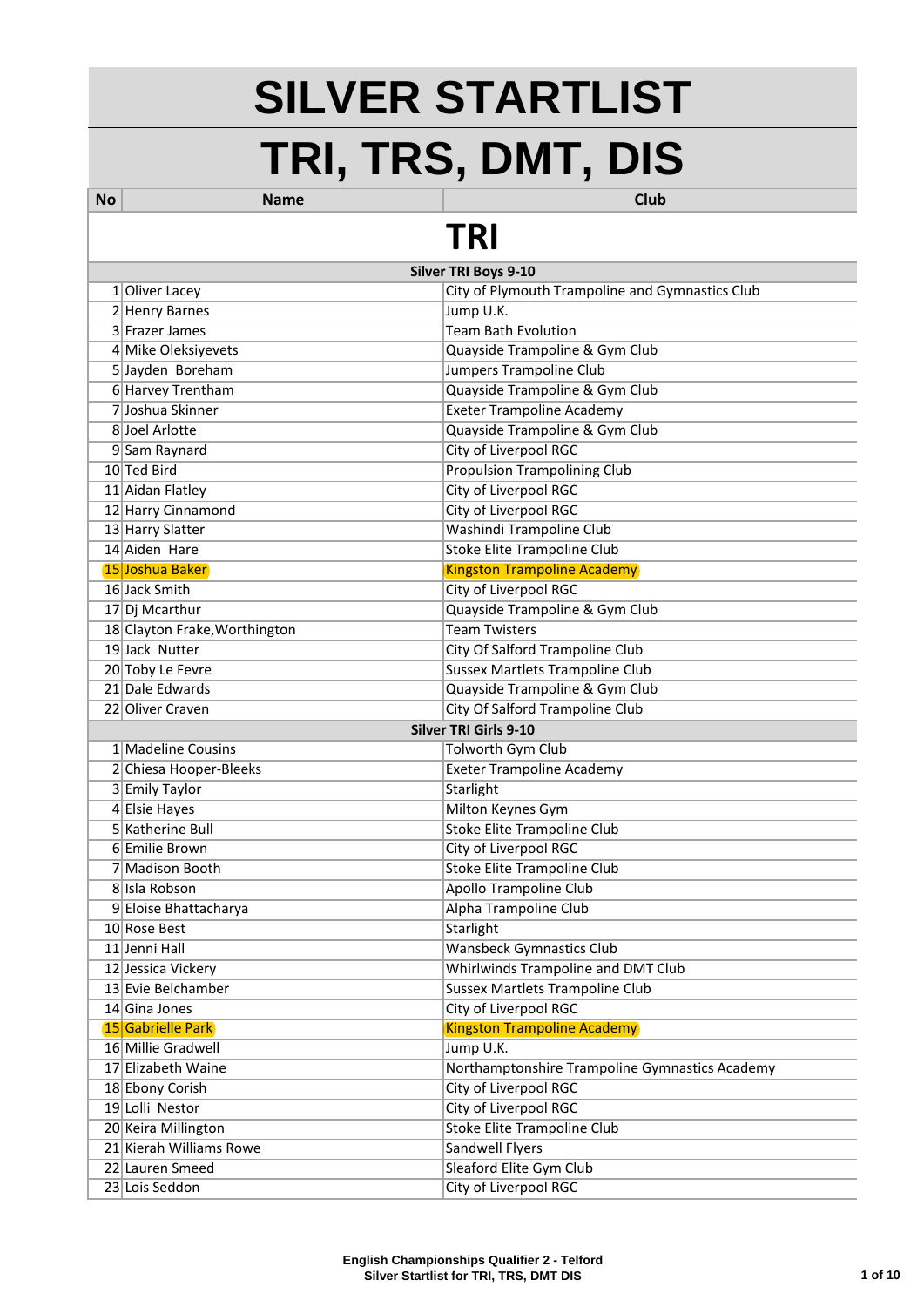| 24 Sophie Jo Millican                    | City of Liverpool RGC                                       |
|------------------------------------------|-------------------------------------------------------------|
| 25 Clarissa Seraphin                     | <b>Edgbarrow Trampoline Club</b>                            |
| 26 Mia Casey                             | City of Liverpool RGC                                       |
| 27 Chloe Crosby                          | City Of Salford Trampoline Club                             |
| 28 Holly Fletcher                        | City of Liverpool RGC                                       |
| 29 Sophia Bolton                         | <b>Sussex Martlets Trampoline Club</b>                      |
| 30 Georgia Diamond Barlow                | Focus Institute of Gymnastics                               |
| 31 Lilly Lucking                         | Whirlwinds Trampoline and DMT Club                          |
| 32 Chayne Barnes                         | <b>Wansbeck Gymnastics Club</b>                             |
| <b>33 Eloise Gardner</b>                 | <b>Kingston Trampoline Academy</b>                          |
|                                          | Silver TRI Boys 11-12                                       |
| 1 Isaac Summerfield                      | Stoke Elite Trampoline Club                                 |
| 2 Isaac Lowson                           | Harrogate Gymnastics Club                                   |
| 3 Edward Penny                           | Jumpers Trampoline Club                                     |
| 4 Alexander Oakley                       | Sky High Trampoline and DMT                                 |
| 5 Aditya Krishnadas                      | Stoke Elite Trampoline Club                                 |
| 6 Alfie Dixon                            | Carlisle Trampoline Club                                    |
| 7 William Cree                           | Phoenix High Flyers                                         |
| 8 Harry Newman                           | <b>Propulsion Trampolining Club</b>                         |
| 9 Kofi Elhaggagi                         | Washindi Trampoline Club                                    |
| 10 Preston Whiteman                      | <b>Stoke Elite Trampoline Club</b>                          |
| 11 Max Robertson                         | City of Liverpool RGC                                       |
| 12 Harvey Kinsell                        | Sandwell Flyers                                             |
| 13 Alfie Williams                        | <b>Propulsion Trampolining Club</b>                         |
| 14 Rhys Boreham                          | Jumpers Trampoline Club                                     |
| 15 Ebbon Payne                           | Sky High Trampoline and DMT                                 |
| 16 James White                           | <b>Bassetlaw Trampoline Club</b>                            |
| 17 Harry Cross                           | Carlisle Trampoline Club                                    |
| 18 Zane Stout                            | City of Liverpool RGC                                       |
| 19 Daniel Smith                          | Central Galaxy Coventry Trampoline Club                     |
| 20 Edward Pearson                        | <b>OLGA Poole</b>                                           |
| 21 Harrison Coleman                      | <b>Team Twisters</b>                                        |
| 22 Kester Wilson                         | <b>OLGA Poole</b>                                           |
| 23 Matthew Smith                         | Apollo Trampoline Club                                      |
| 24 Stanley Law<br>25 Oscar Thomas Milner | Sheffield Trampoline Academy<br><b>Bury Trampoline Club</b> |
| 26 Jack Gibson                           | Phoenix High Flyers                                         |
| 27 Joseph Bailey                         | <b>Team Bath Evolution</b>                                  |
| 28 Zachariah Wilson                      | <b>Kingston Trampoline Academy</b>                          |
| 29 Callum Whitehead                      | <b>Edgbarrow Trampoline Club</b>                            |
| 30 Kian Terry                            | Jumpers Trampoline Club                                     |
| 31 William Gant                          | Phoenix High Flyers                                         |
| 32 Will Sheridan                         | Central Galaxy Coventry Trampoline Club                     |
| 33 Owen Whittall                         | Washindi Trampoline Club                                    |
| 34 Woody Walsh                           | City of Liverpool RGC                                       |
| 35 Theo Johnson                          | Sheffield Trampoline Academy                                |
|                                          | <b>Silver TRI Girls 11-12</b>                               |
| 1 Isabel Monk                            | <b>Bolton Trampoline Club</b>                               |
| 2 Maggie Fyfe                            | City of Liverpool RGC                                       |
| 3 Hannah Chuter                          | <b>Stoke Elite Trampoline Club</b>                          |
| 4 Molly Mcgregor                         | <b>Cambridge Cangaroos</b>                                  |
| 5 Freya Miles                            | Northamptonshire Trampoline Gymnastics Academy              |
| 6 Aaliyah Docherty                       | Central Galaxy Coventry Trampoline Club                     |
| 7 Holly Ashton Christie                  | City of Liverpool RGC                                       |
| 8 Helena Vinall                          | Max Force                                                   |
| $9$ Grace Byrne                          | Focus Institute of Gymnastics                               |
| 10 Daisy Boreham                         | Starlight                                                   |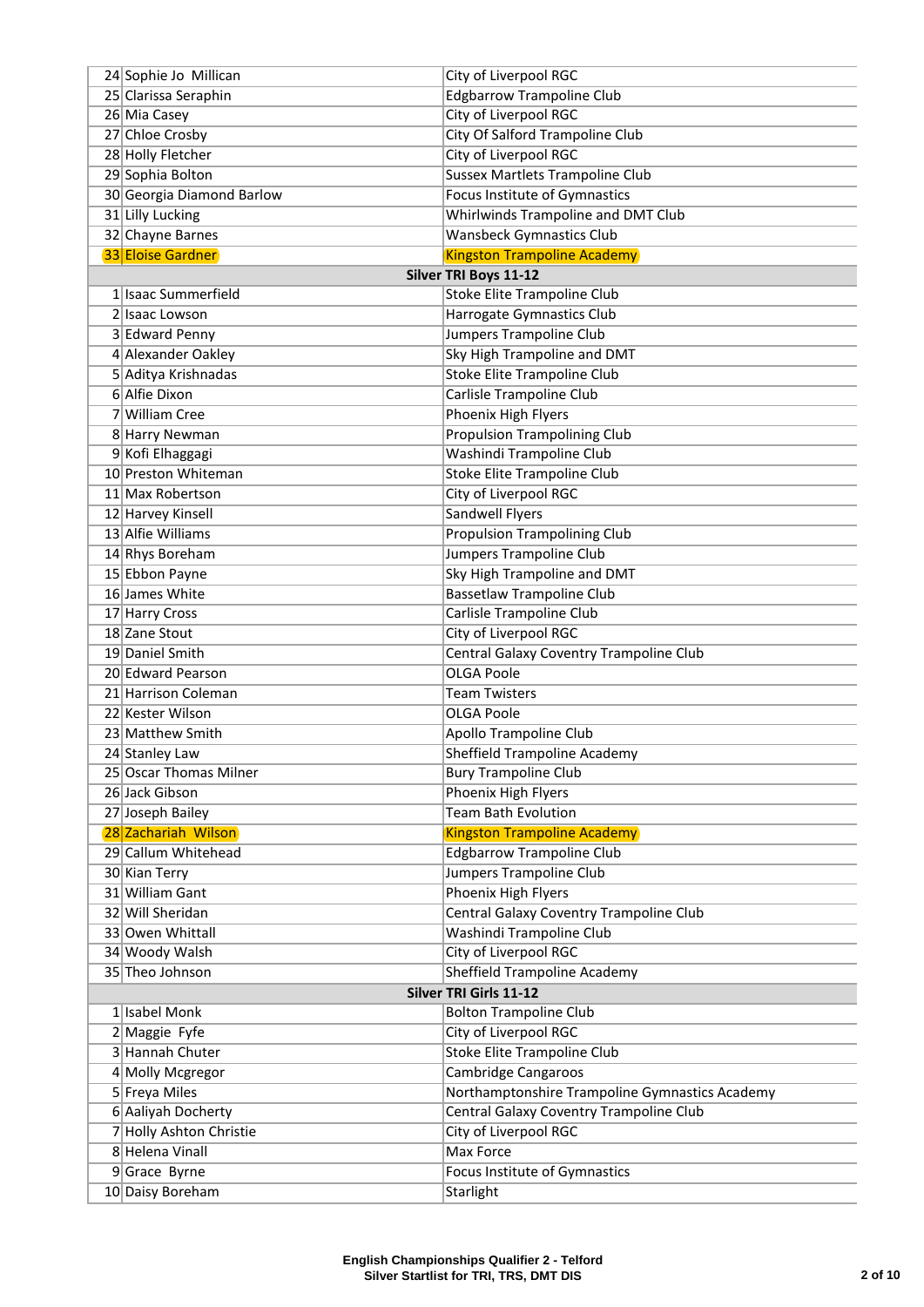| 11 Kaitlyn Crosby                      | City Of Salford Trampoline Club                |
|----------------------------------------|------------------------------------------------|
| 12 Clara Scott                         | <b>Wansbeck Gymnastics Club</b>                |
| 13 Natacha Holt                        | <b>Birkenhead Club</b>                         |
| 14 Josephine Ryan                      | <b>Birkenhead Club</b>                         |
| 15 Jada Porter                         | Sandwell Flyers                                |
| 16 Abi Lawther                         | Charnwood Trampoline Club                      |
| 17 Amy Quinlivan                       | City of Liverpool RGC                          |
| 18 Amelie Cunningham                   | <b>Edgbarrow Trampoline Club</b>               |
| 19 Lani Smith                          | <b>Sussex Martlets Trampoline Club</b>         |
| 20 Ruby Flatley                        | City of Liverpool RGC                          |
| 21 Rhiannon Monie                      | Cambridge Cangaroos                            |
| 22 Kelise Wilson-Smith                 | <b>Focus Institute of Gymnastics</b>           |
| 23 Annalise Yardly                     | Dharma Gym for All                             |
| 24 Hannah Semple                       | Whirlwinds Trampoline and DMT Club             |
| 25 Jasmine Snooks                      | <b>Team Twisters</b>                           |
| 26 Jemima Eckes                        | <b>Kingston Trampoline Academy</b>             |
| 27 Grace Singleton                     | Jump U.K.                                      |
| 28 Morgan Boddington                   | Quayside Trampoline & Gym Club                 |
| 29 Freya Berry                         | <b>Stoke Elite Trampoline Club</b>             |
| 30 Oli Aughton                         | <b>Bury Trampoline Club</b>                    |
| 31 Mia Kelham                          | Jumpers Trampoline Club                        |
| 32 Anabel Mae Jane Edem                | <b>OLGA Poole</b>                              |
| 33 Angelica Xanthoulis                 | Washindi Trampoline Club                       |
| 34 Darcie Lacey                        | Sky High Trampoline and DMT                    |
| 35 Georgia Roseblade                   | Northamptonshire Trampoline Gymnastics Academy |
| 36 Isla Jones                          | <b>Bury Trampoline Club</b>                    |
| 37 Molly Albrighton                    | <b>Infinity Trampoline Club</b>                |
| 38 Libby Austin                        | Central Galaxy Coventry Trampoline Club        |
|                                        | <b>Whirlwinds Trampoline and DMT Club</b>      |
| 39 Ella Ray                            |                                                |
| 40 Bethany Randall                     | <b>Kingston Trampoline Academy</b>             |
| 41 Grace Woolley                       | <b>Bassetlaw Trampoline Club</b>               |
| 42 Alannah Taylor                      | Quayside Trampoline & Gym Club                 |
| 43 Macy Dexter                         | Cambridge Cangaroos                            |
| 44 Abigail Walls                       | City of Leeds Trampolining Club                |
| 45 Chloe Lin                           | Stoke Elite Trampoline Club                    |
| 46 Lily Mccracken                      | Focus Institute of Gymnastics                  |
| 47 Amber Phillips                      | Milton Keynes Gym                              |
| 48 Freya Portrey                       | Northamptonshire Trampoline Gymnastics Academy |
| 49 Nicolle Lake                        | <b>OLGA Poole</b>                              |
| 50 Emily Cavanagh                      | City Of Salford Trampoline Club                |
| 51 Kaitlyn Fraser                      | <b>Stoke Elite Trampoline Club</b>             |
| 52 Jessica Garnett                     | City of Leeds Trampolining Club                |
| 53 Matilda (Tilly) Clarke              | <b>Exeter Trampoline Academy</b>               |
| 54 Erin Bardsley                       | Focus Institute of Gymnastics                  |
| 55 Katie Skellett                      | Northamptonshire Trampoline Gymnastics Academy |
| 56 Evie Murray                         | Jump U.K.                                      |
| 57 Beth Colton                         | Focus Institute of Gymnastics                  |
|                                        | Silver TRI Boys 13-14                          |
| 1 Frank Smith<br>2 Declan Booth-Hudson | <b>Edgbarrow Trampoline Club</b>               |
|                                        | Phoenix High Flyers                            |
| 3 Rowan Whittle                        | Sheffield Trampoline Academy                   |
| 4 Adrian Marjanovics<br>5 Kerem Kamal  | Recoil Trampoline Club                         |
| 6 Kendrick Moore                       | <b>Sheffield Trampoline Academy</b>            |
|                                        | <b>Propulsion Trampolining Club</b>            |
| 7 Will Fothergill<br>8 Luke Jowett     | Jump U.K.<br>Quayside Trampoline & Gym Club    |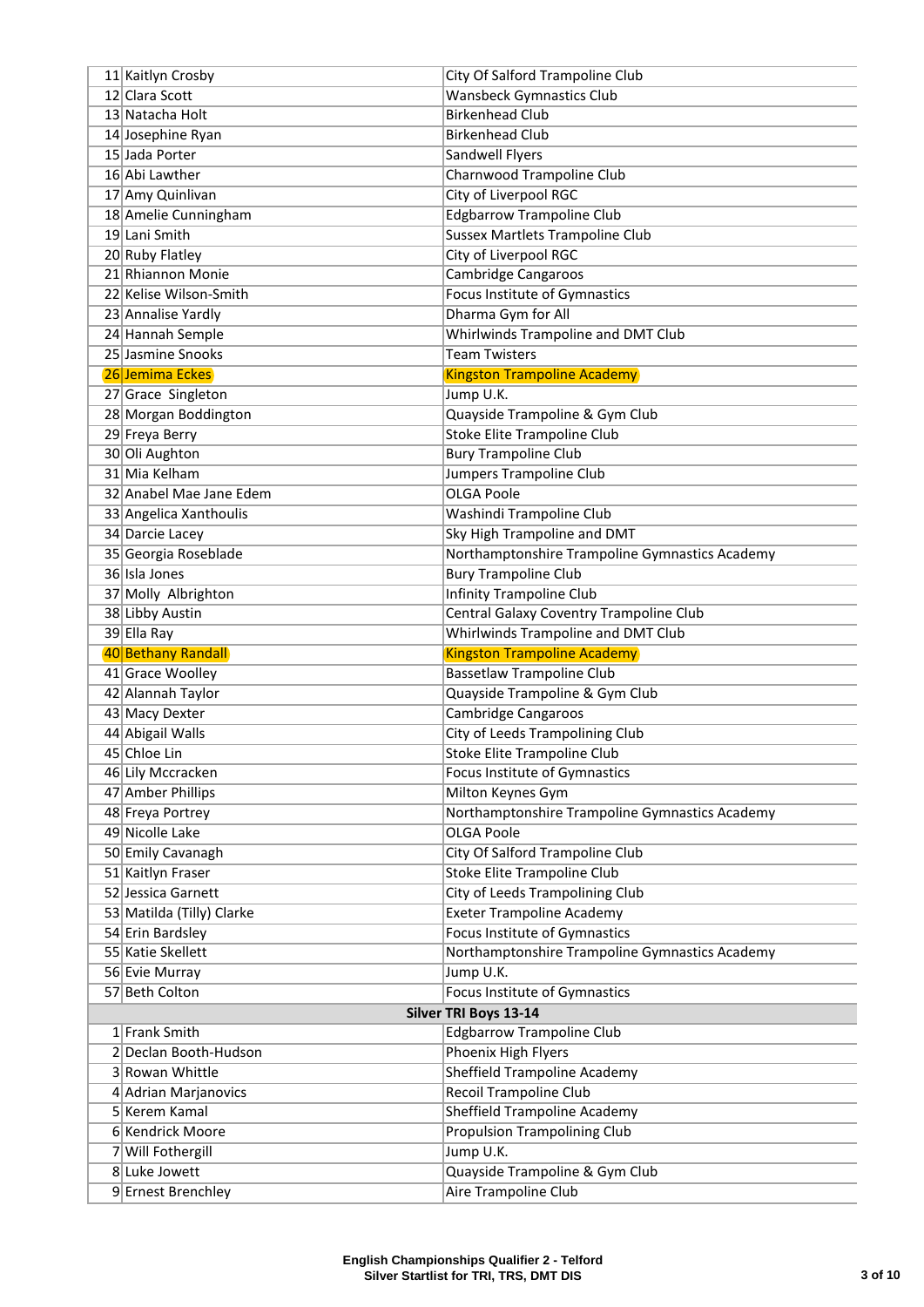| 10 Edward Pearce                        | Sky High Trampoline and DMT                                            |
|-----------------------------------------|------------------------------------------------------------------------|
| 11 Callum Hiett                         | Milton Keynes Gym                                                      |
| 12 Curtis Clifton                       | <b>Infinity Trampoline Club</b>                                        |
| 13 Charley Stone                        | <b>Propulsion Trampolining Club</b>                                    |
| 14 Isaac Broadhurst                     | Northamptonshire Trampoline Gymnastics Academy                         |
| 15 Austen Williams                      | Dharma Gym for All                                                     |
| 16 Ben Brewster                         | Jumpers Trampoline Club                                                |
| 17 Rhyse Oliveri                        | Sandwell Flyers                                                        |
| 18 Elliot Jackson                       | <b>Team Bath Evolution</b>                                             |
| 19 Liam McDonald                        | City of Liverpool RGC                                                  |
| 20 Luke Butcher                         | <b>Activ8 Trampoline Club</b>                                          |
| 21 Max Jeavons                          | <b>OLGA Poole</b>                                                      |
| 22 Daniel Goldsack                      | <b>Kingston Trampoline Academy</b>                                     |
| 23 Nico Hewson-Barsellotti              | <b>Aspire Springers</b>                                                |
| 24 Louis Whittome                       | Whirlwinds Trampoline and DMT Club                                     |
| 25 Ben Gale                             | City of Plymouth Trampoline and Gymnastics Club                        |
| 26 Kieran Harvey                        | Starlight                                                              |
| 27 Jake Azzopardi                       | <b>Kingston Trampoline Academy</b>                                     |
| 28 Tyler Boreham                        | Jumpers Trampoline Club                                                |
| 29 Rohan Mannion                        | City Of Salford Trampoline Club                                        |
| 30 Joshua Cookson                       | City of Leeds Trampolining Club                                        |
| 31 Freddie Foster                       | <b>Edgbarrow Trampoline Club</b>                                       |
| 32 Harrison Whyment                     | Alpha Trampoline Club                                                  |
| 33 James Woolfall                       | <b>Birkenhead Club</b>                                                 |
| 34 Callum Spiers                        | Alpha Trampoline Club                                                  |
| 35 Khario Campbell                      | <b>Airborne West Midlands</b>                                          |
|                                         | <b>Silver TRI Girls 13-14</b>                                          |
| 1 Mia Swanson                           | <b>Birkenhead Club</b>                                                 |
| 2 Lia Oliva                             | Sky High Trampoline and DMT                                            |
| 3 Sophie Moir                           | Phoenix High Flyers                                                    |
| 4 Niamh Cavanagh                        | <b>City Of Salford Trampoline Club</b>                                 |
| 5 Cerys Wellings                        | Sandwell Flyers                                                        |
| 6 Imogen Lamb                           | Shrewsbury Trampoline Club                                             |
| 7 Bethany Burt<br>8 Scarlett Mapplebeck | <b>Bury Trampoline Club</b>                                            |
|                                         | Phoenix High Flyers                                                    |
| 9 Amy Leneve<br>10 Megan Rawlinson      | Starlight<br>City of Liverpool RGC                                     |
| 11 Enya Davie                           |                                                                        |
| 12 Vaishali Balachandran                | <b>Bassetlaw Trampoline Club</b><br><b>Kingston Trampoline Academy</b> |
| 13 Jamie Thomas                         | <b>Birkenhead Club</b>                                                 |
| 14 Emily Allington                      | <b>Bolton Trampoline Club</b>                                          |
| 15 Rose Wynne                           | <b>Propulsion Trampolining Club</b>                                    |
| 16 Charlotte Vickery                    | Whirlwinds Trampoline and DMT Club                                     |
| 17 Lucie Trillaud                       | Alpha Trampoline Club                                                  |
| 18 Robyn Wyatt                          | <b>Stoke Elite Trampoline Club</b>                                     |
| 19 Ebony Colbourne                      | City of Plymouth Trampoline and Gymnastics Club                        |
| 20 Jordan-Lee Snape                     | Stoke Elite Trampoline Club                                            |
| 21 Hannah Thelwell                      | <b>Birkenhead Club</b>                                                 |
| 22 Caitlyn Riddex                       | <b>Wansbeck Gymnastics Club</b>                                        |
| 23 Sophie Turner                        | <b>Activ8 Trampoline Club</b>                                          |
| 24 Katie Martin                         | <b>Bolton Trampoline Club</b>                                          |
| 25 Gemma Stokes                         | Alpha Trampoline Club                                                  |
| 26 Olivia Brothwell                     | <b>Sheffield Trampoline Academy</b>                                    |
| 27 Beth Candlish                        | <b>Wansbeck Gymnastics Club</b>                                        |
| 28 Rachel Tapster                       | <b>Edgbarrow Trampoline Club</b>                                       |
| 29 Lucy Chandler                        | <b>Bury Trampoline Club</b>                                            |
| 30 Phoenix Jeffries                     | <b>Edgbarrow Trampoline Club</b>                                       |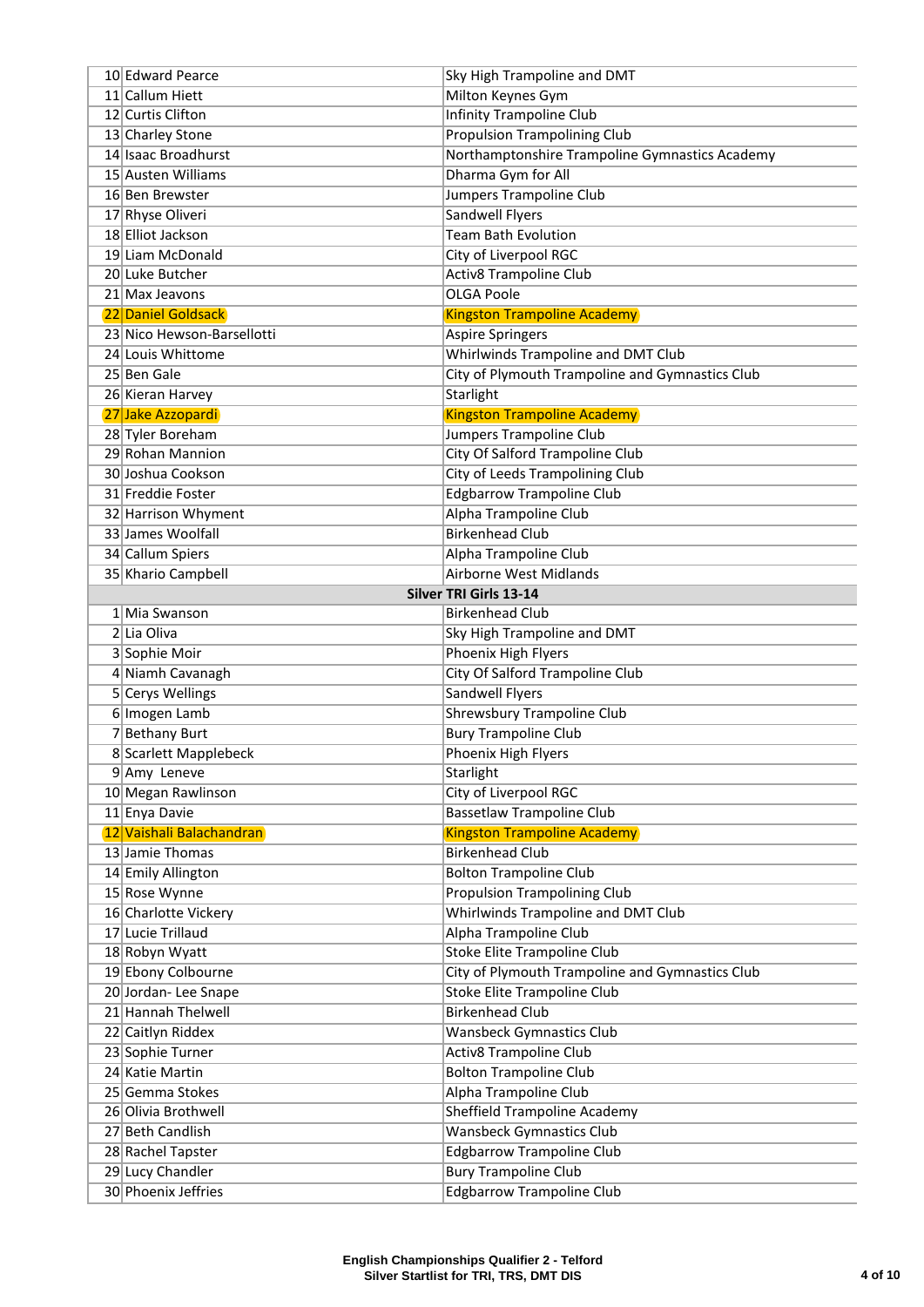| 31 Emma Simpson                            | York Artistic Sports Club                                   |
|--------------------------------------------|-------------------------------------------------------------|
| 32 Millie Dadswell                         | Sky High Trampoline and DMT                                 |
| 33 Amber Jones                             | Central Galaxy Coventry Trampoline Club                     |
| <b>34 Piper Stote</b>                      | <b>Kingston Trampoline Academy</b>                          |
| 35 Mahisha Khatun                          | Central Galaxy Coventry Trampoline Club                     |
| 36 Libby Weddle                            | City of Plymouth Trampoline and Gymnastics Club             |
| 37 Olivia Webb                             | Orbit Milton Keynes                                         |
| 38 Honey Moe                               | <b>Exeter Trampoline Academy</b>                            |
| 39 Samantha Woodman                        | <b>Bolton Trampoline Club</b>                               |
| 40 Nathalie Hardy                          | Milton Keynes Gym                                           |
| 41 Jazmine Pease                           | Apollo Trampoline Club                                      |
| 42 Aliz Sari [GUEST]                       | Central Galaxy Coventry Trampoline Club                     |
| 43 Mia Darcy Sui Jones                     | City of Liverpool RGC                                       |
| 44 Lucinda Parr                            | <b>Exeter Trampoline Academy</b>                            |
| 45 Alicia Price                            | Sandwell Flyers                                             |
| 46 Saskia Howe                             | <b>Infinity Trampoline Club</b>                             |
| 47 Amy Laws                                | <b>Bolton Trampoline Club</b>                               |
| 48 Freya Cairns                            | <b>Bury Trampoline Club</b>                                 |
| 49 Chloe Eite                              | City Of Salford Trampoline Club                             |
| 50 Mollie Johnson                          | Northamptonshire Trampoline Gymnastics Academy              |
| 51 Niamh Foster                            | <b>City Of Salford Trampoline Club</b>                      |
| 52 Naomi Talbot-Ponsonby                   | <b>Team Bath Evolution</b>                                  |
| 53 Natasha Gamble                          | <b>Team Bath Evolution</b>                                  |
| 54 Lauren Nield                            | Washindi Trampoline Club                                    |
| 55 Megan Sprakes                           | <b>Propulsion Trampolining Club</b>                         |
| 56 Maisie Colom                            | City Of Salford Trampoline Club                             |
| 57 Melissa Butterworth                     | <b>Bury Trampoline Club</b>                                 |
| 58 Poppy Bissett                           | Sky High Trampoline and DMT                                 |
| 59 Lucy Fraser                             | City of Liverpool RGC                                       |
| 60 Natalie Cooper                          | Milton Keynes Gym                                           |
| 61 Jemma Salkeld                           | Carlisle Trampoline Club                                    |
| 62 Millie Evans                            | Sheffield Trampoline Academy                                |
| 63 Maggie-Jo Allan                         | York Artistic Sports Club                                   |
| 64 Frances Sofia Rands                     | Northamptonshire Trampoline Gymnastics Academy              |
| 65 Evie Colquhoun                          | Milton Keynes Gym                                           |
| 66 Kira Leverington                        | Airborne West Midlands                                      |
| 67 Rebecca Stobbart                        | <b>Apollo Trampoline Club</b>                               |
| 68 Tegan Bailey                            | <b>Infinity Trampoline Club</b>                             |
| 69 Elizabeth Morton                        | Dragon Flyers T.C.                                          |
| 70 Jessica Ringsell                        | Lincoln Imps                                                |
| 71 Isabella Wogan<br>72 Emily Rose Johnson | City of Liverpool RGC<br><b>Stoke Elite Trampoline Club</b> |
| 73 Megan Jessop                            | Phoenix High Flyers                                         |
| 74 Abby Shearer                            | <b>Edgbarrow Trampoline Club</b>                            |
|                                            | Silver TRI Boys 15-16                                       |
| 1 Jamie Hudson                             | <b>Edgbarrow Trampoline Club</b>                            |
| 2 James Williams                           | City of Liverpool RGC                                       |
| 3 William Hall                             | <b>Wansbeck Gymnastics Club</b>                             |
| 4 Braden Cox                               | <b>Jumpers Trampoline Club</b>                              |
| 5 Alex Pitfield                            | Northamptonshire Trampoline Gymnastics Academy              |
| 6 Luka Rhys-Kristensen                     | <b>Sheffield Trampoline Academy</b>                         |
| 7 Ethan Johnston                           | Jumpers Trampoline Club                                     |
| 8 Leon Davies                              | <b>Apollo Trampoline Club</b>                               |
| 9 Andrew Jones                             | Max Force                                                   |
| 10 Lewis Crawley                           | <b>Infinity Trampoline Club</b>                             |
| 11 Evan Minton                             | <b>Team Bath Evolution</b>                                  |
| <b>12 Oliver Cubillos</b>                  | <b>Kingston Trampoline Academy</b>                          |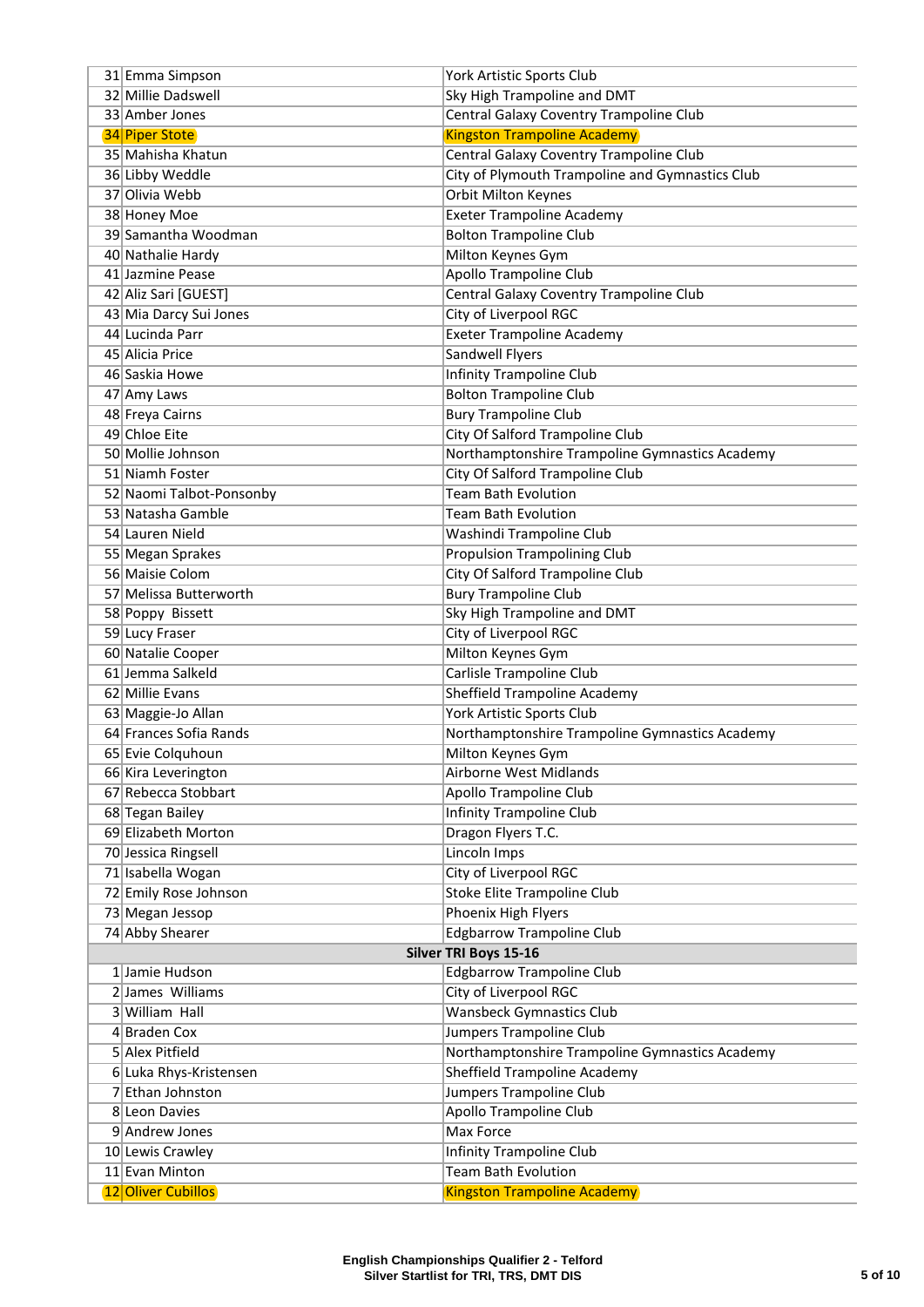| 13 Harvey Brooks            | Team Bath Evolution                            |  |
|-----------------------------|------------------------------------------------|--|
| 14 Morgan Musgrove          | Max Force                                      |  |
|                             | <b>Silver TRI Girls 15-16</b>                  |  |
| 1 Sophie White              | <b>Birkenhead Club</b>                         |  |
| 2 Amy Pickering             | Jump U.K.                                      |  |
| 3 Olivia Clark-Neufville    | York Artistic Sports Club                      |  |
| 4 Isabella Crane            | <b>Bassetlaw Trampoline Club</b>               |  |
| 5 Mia Bedwell               | <b>Aspire Springers</b>                        |  |
| 6 Katie Beveridge           | <b>Bassetlaw Trampoline Club</b>               |  |
| 7 Jenna Torrie              | Milton Keynes Gym                              |  |
| 8 Leah Knapp                | <b>Edgbarrow Trampoline Club</b>               |  |
| 9 Luca Major-Owens          | Sky High Trampoline and DMT                    |  |
| 10 Anna Underwood           | <b>Birkenhead Club</b>                         |  |
| 11 Saffron Sims-Brydon      | <b>Apollo Trampoline Club</b>                  |  |
| 12 Mela Moseley             | Northamptonshire Trampoline Gymnastics Academy |  |
| 13 Emma Barr                | <b>Stoke Elite Trampoline Club</b>             |  |
| 14 Georgina Moorhouse       | City of Leeds Trampolining Club                |  |
| 15 Kayla Devon              | <b>Wansbeck Gymnastics Club</b>                |  |
| 16 Charlotte Cuffling       | Phoenix High Flyers                            |  |
| 17 Freya Martin             | <b>Stoke Elite Trampoline Club</b>             |  |
| 18 Gemma Lant               | <b>Apollo Trampoline Club</b>                  |  |
| 19 Amy White                | <b>OLGA Poole</b>                              |  |
| 20 Fraya Leinweber          | City Of Salford Trampoline Club                |  |
| 21 Amy Jackson              | <b>Stoke Elite Trampoline Club</b>             |  |
| 22 Olivia Loveridge         | <b>Stoke Elite Trampoline Club</b>             |  |
| 23 Heidi Crowther           | Sky High Trampoline and DMT                    |  |
| 24 Isabelle Hallam          | City of Leeds Trampolining Club                |  |
| 25 Lucy Baxter              | <b>Birkenhead Club</b>                         |  |
| 26 Hollie Willoughby        | York Artistic Sports Club                      |  |
| 27 Brooke Hassell           | <b>Sussex Martlets Trampoline Club</b>         |  |
| 28 Rosa Clark               | Max Force                                      |  |
| 29 Heidi Harrison           | Max Force                                      |  |
| 30 Charlotte Burn           | Phoenix High Flyers                            |  |
| 31 Charlotte Fink           | <b>Team Twisters</b>                           |  |
| 32 Chloe Cattanach          | Jump U.K.                                      |  |
| 33 Izzy Hauxwell            | Dragon Flyers T.C.                             |  |
| 34 Daisy Mapplebeck         | Phoenix High Flyers                            |  |
| 35 Emily Winchester         | Jumpers Trampoline Club                        |  |
| 36 Sydney Kelly             | <b>Cambridge Cangaroos</b>                     |  |
| 37 Emily Fitton (WITHDRAWN) | <b>Carlisle Trampoline Club</b>                |  |
| 38 Caitlyn Johnston         | City Of Salford Trampoline Club                |  |
| 39 Kimberley Green          | <b>Airborne West Midlands</b>                  |  |
| 40 Elysia Goodman           | York Artistic Sports Club                      |  |
| 41 Millie Heathcote         | Orbit Milton Keynes                            |  |
| 42 Ella Vernon              | <b>Birkenhead Club</b>                         |  |
| Silver TRI Men 17+          |                                                |  |
| 1 Robert Mcskeane           | Apollo Trampoline Club                         |  |
| 2 Oliver Guile              | Sky High Trampoline and DMT                    |  |
| 3 Alasdair Macrae           | Cambridge Cangaroos                            |  |
| 4 Kyle Durkin               | City of Liverpool RGC                          |  |
| 5 James Burke               | City of Liverpool RGC                          |  |
| 6 Zach King                 | <b>Whirlwinds Trampoline and DMT Club</b>      |  |
| 7 Daniel Edge               | Central Galaxy Coventry Trampoline Club        |  |
| 8 James Lilliman            | Charnwood Trampoline Club                      |  |
| 9Reece Buck                 | Jumpers Trampoline Club                        |  |
| 10 Louis Herriott           | Up'n'Downs Trampoline Club                     |  |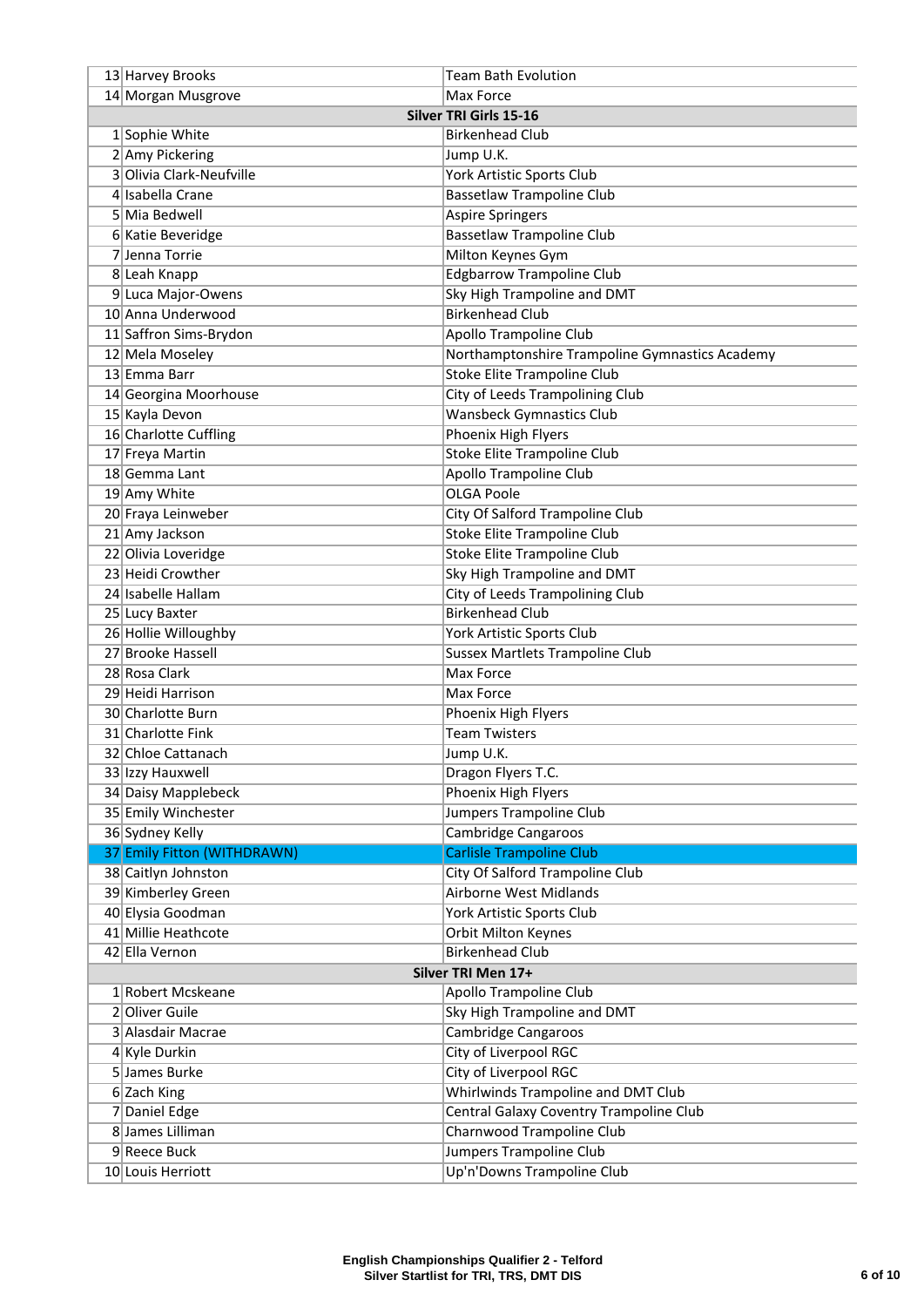|                              | Silver TRI Ladies 17+                    |                                      |  |  |
|------------------------------|------------------------------------------|--------------------------------------|--|--|
|                              | 1 Megan Finney                           | Up'n'Downs Trampoline Club           |  |  |
|                              | 2 Sarah Dearman                          | <b>Edgbarrow Trampoline Club</b>     |  |  |
|                              | 3 Megan Rose                             | Jumpers Trampoline Club              |  |  |
|                              | 4 Jasmin Nolan-Kemp                      | <b>Team Bath Evolution</b>           |  |  |
|                              | 5 Chloe Crocker                          | Jumpers Trampoline Club              |  |  |
|                              | 6Beth Kilby                              | Stoke Elite Trampoline Club          |  |  |
|                              | 7 Katy Sanders                           | <b>Stoke Elite Trampoline Club</b>   |  |  |
|                              | 8 Bethan Harvey-Little                   | Dharma Gym for All                   |  |  |
|                              | 9 Jasmin Uminski                         | Whirlwinds Trampoline and DMT Club   |  |  |
|                              | 10 Hannah Hodgkinson                     | Hi-tension Trampoline Club           |  |  |
|                              | 11 Catherine Thomas                      | <b>Aspire Springers</b>              |  |  |
|                              | 12 Lauren Tucker                         | Jumpers Trampoline Club              |  |  |
|                              | 13 Rose Kent                             | Flying Solo Trampoline Club          |  |  |
|                              | 14 Emma Brown                            | Jumpers Trampoline Club              |  |  |
|                              | 15 Alysia Middleton                      | <b>Bassetlaw Trampoline Club</b>     |  |  |
|                              | 16 Chloe Spinks                          | Lincoln Imps                         |  |  |
|                              | 17 Kiera Fisher                          | City of Liverpool RGC                |  |  |
|                              | 18 Polly Watson                          | <b>Team Twisters</b>                 |  |  |
|                              | 19 Bethan Gill                           | Washindi Trampoline Club             |  |  |
|                              | 20 georgia thomasson                     | Stoke Elite Trampoline Club          |  |  |
|                              | 21 Rebecca Trower                        | <b>Sheffield Trampoline Academy</b>  |  |  |
|                              | 22 Nicola Bayer                          | Flying Solo Trampoline Club          |  |  |
|                              | 23 Sophie Brady                          | <b>Edgbarrow Trampoline Club</b>     |  |  |
|                              | 24 Chloe Lang                            | <b>Bolton Trampoline Club</b>        |  |  |
|                              | 25 Ella Lovelock                         | Sky High Trampoline and DMT          |  |  |
|                              | 26 alice feazey-noble                    | Jumpers Trampoline Club              |  |  |
|                              | 27 Lydia Osborn                          | Washindi Trampoline Club             |  |  |
|                              | 28 Paige Corfield                        | <b>Edgbarrow Trampoline Club</b>     |  |  |
|                              | 29 Katie-Anne Attaway                    | Aire Trampoline Club                 |  |  |
|                              |                                          |                                      |  |  |
|                              |                                          | DIS                                  |  |  |
|                              |                                          |                                      |  |  |
|                              |                                          | <b>Silver Dis TRA Cat 1 Boys U13</b> |  |  |
|                              | 1 Charlie Fishwick                       | <b>Bury Trampoline Club</b>          |  |  |
|                              |                                          | Silver Dis TRA Cat 1 Girls 13+       |  |  |
|                              | 1 Katie Goldsmith                        | Sky High Trampoline and DMT          |  |  |
|                              |                                          |                                      |  |  |
|                              |                                          | <b>TRS</b>                           |  |  |
| <b>Silver TRS Mixed 9-12</b> |                                          |                                      |  |  |
|                              | 1 Dj Mcarthur & Joel Arlotte             | Quayside Trampoline & Gym Club       |  |  |
|                              | 2 Chayne Barnes & Jenni Hall             | <b>Wansbeck Gymnastics Club</b>      |  |  |
|                              | 3 Erin Bardsley & Grace Byrne            | Focus Institute of Gymnastics        |  |  |
|                              | 4 Emilie Brown & Holly Fletcher          | City of Liverpool RGC                |  |  |
|                              | 5 Max Robertson & Zane Stout             | City of Liverpool RGC                |  |  |
|                              | 6 Millie Gradwell & Henry Barnes         | Jump U.K.                            |  |  |
|                              | 7 Morgan Boddington & Alannah Taylor     | Quayside Trampoline & Gym Club       |  |  |
|                              | 8 Beth Colton & Kelise Wilson-Smith      | Focus Institute of Gymnastics        |  |  |
|                              | 9 Isaac Summerfield & Aditya Krishnadas  | Stoke Elite Trampoline Club          |  |  |
|                              | 10 Grace Singleton & Evie Murray         | Jump U.K.                            |  |  |
|                              | 11 Amy Quinlivan & Holly Ashton Christie | City of Liverpool RGC                |  |  |
|                              | 12 Dale Edwards & Mike Oleksiyevets      | Quayside Trampoline & Gym Club       |  |  |
|                              | 13 Sophie Jo Millican & Lolli Nestor     | City of Liverpool RGC                |  |  |
|                              | 14 Sam Raynard & Jack Smith              | City of Liverpool RGC                |  |  |
|                              | 15 Aiden Hare & Preston Whiteman         | <b>Stoke Elite Trampoline Club</b>   |  |  |
|                              |                                          |                                      |  |  |

16 Chloe Lin & Freya Berry Stoke Elite Trampoline Club<br>17 Harry Cross & Alfie Dixon Carlisle Trampoline Club

17 Harry Cross & Alfie Dixon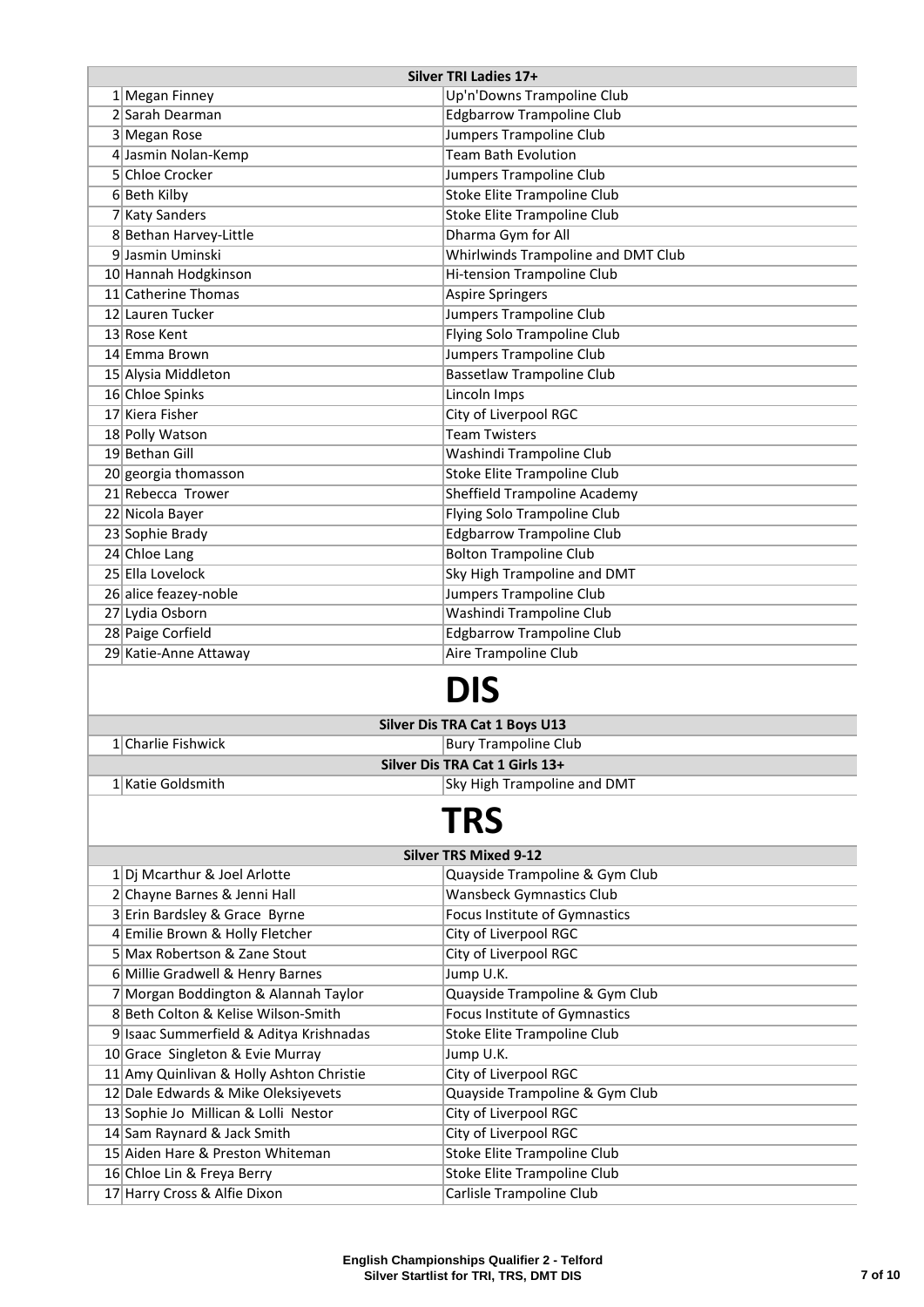| 18 Oscar Thomas Milner & Oli Aughton        | <b>Bury Trampoline Club</b>         |  |
|---------------------------------------------|-------------------------------------|--|
| 19 Georgia Diamond Barlow & Lilly McCracken | Focus Institute of Gymnastics       |  |
| 20 Jack Gibson & William Gant               | Phoenix High Flyers                 |  |
| 21 Jemima Eckes & Bethany Randall           | <b>Kingston Trampoline Academy</b>  |  |
|                                             | <b>Silver TRS Boys 13-14</b>        |  |
| 1 Marcus Goulden & Harrison Whyment         | Alpha Trampoline Club               |  |
| 2 Tivon Dillner & Callum Spiers             | Alpha Trampoline Club               |  |
|                                             | <b>Silver TRS Girls 13-14</b>       |  |
| 1 Freya Cairns & Melissa Butterworth        | <b>Bury Trampoline Club</b>         |  |
| 2 Evie Colquhoun & Natalie Cooper           | Milton Keynes Gym                   |  |
| 3 Maisie Colom & Niamh Foster               | City Of Salford Trampoline Club     |  |
| 4 Olivia Brothwell & Millie Evans           | <b>Sheffield Trampoline Academy</b> |  |
| 5 Gemma Stokes & Lucie Trillaud             | Alpha Trampoline Club               |  |
| 6 Emily Cavanagh & Chloe Eite               | City Of Salford Trampoline Club     |  |
| 7 Imogen Lamb & Isabella Wogan              | Shrewsbury/City of Liverpool RGC    |  |
| 8 Amy Laws & Samantha Woodman               | <b>Bolton Trampoline Club</b>       |  |
| 9 Emily Rose Johnson & Robyn Wyatt          | <b>Stoke Elite Trampoline Club</b>  |  |
| 10 Bethany Burt & Lucy Chandler             | <b>Bury Trampoline Club</b>         |  |
| 11 Poppy Bissett & Millie Dadswell          | Sky High Trampoline and DMT         |  |
|                                             | <b>Silver TRS Boys 15-16</b>        |  |
| 1 James Williams & Liam McDonald            | City of Liverpool RGC               |  |
| 2 Lewis Crawley & Curtis Clifton            | <b>Infinity Trampoline Club</b>     |  |
|                                             | <b>Silver TRS Girls 15-16</b>       |  |
| 1 Elysia Goodman & Hollie Willoughby        | York Artistic Sports Club           |  |
| 2 Luca Major-Owens & Heidi Crowther         | Sky High Trampoline and DMT         |  |
| 3 Rebecca Stobbart & Saffron Sims-Brydon    | <b>Apollo Trampoline Club</b>       |  |
| 4 Chloe Cattanach & Amy Pickering           | Jump U.K.                           |  |
| 5 Fraya Leinweber & Niamh Cavanagh          | City Of Salford Trampoline Club     |  |
| Silver TRS Ladies 17+                       |                                     |  |
| 1 Rose Kent & Nicola Bayer                  | Flying Solo Trampoline Club         |  |
| 2 Alice Feazey-Noble & Lauren Tucker        | Jumpers Trampoline Club             |  |
| 3 Mia Bedwell & Catherine Thomas            | Aspire Springers                    |  |
|                                             |                                     |  |

## **DMT**

| <b>Silver DMT 9-12 Boys</b> |                        |                                     |
|-----------------------------|------------------------|-------------------------------------|
|                             | 1 Jack Gibson          | Phoenix High Flyers                 |
|                             | 2 Alfie Williams       | <b>Propulsion Trampolining Club</b> |
|                             | 3 Aidan Flatley        | City of Liverpool RGC               |
|                             | 4 Rhys Boreham         | Jumpers Trampoline Club             |
|                             | 5 Max Garnett          | City of Leeds Trampolining Club     |
|                             | 6 Logan Somers         | Sleaford Elite Gym Club             |
|                             | 7 Jack Smith           | City of Liverpool RGC               |
|                             | 8 Zane Stout           | City of Liverpool RGC               |
|                             | 9 Joshua Skinner       | <b>Exeter Trampoline Academy</b>    |
|                             | 10 Zachariah Wilson    | <b>Kingston Trampoline Academy</b>  |
|                             | 11 Ted Bird            | <b>Propulsion Trampolining Club</b> |
|                             | 12 William Gant        | Phoenix High Flyers                 |
|                             | 13 Oscar Thomas Milner | <b>Bury Trampoline Club</b>         |
|                             | 14 Sam Raynard         | City of Liverpool RGC               |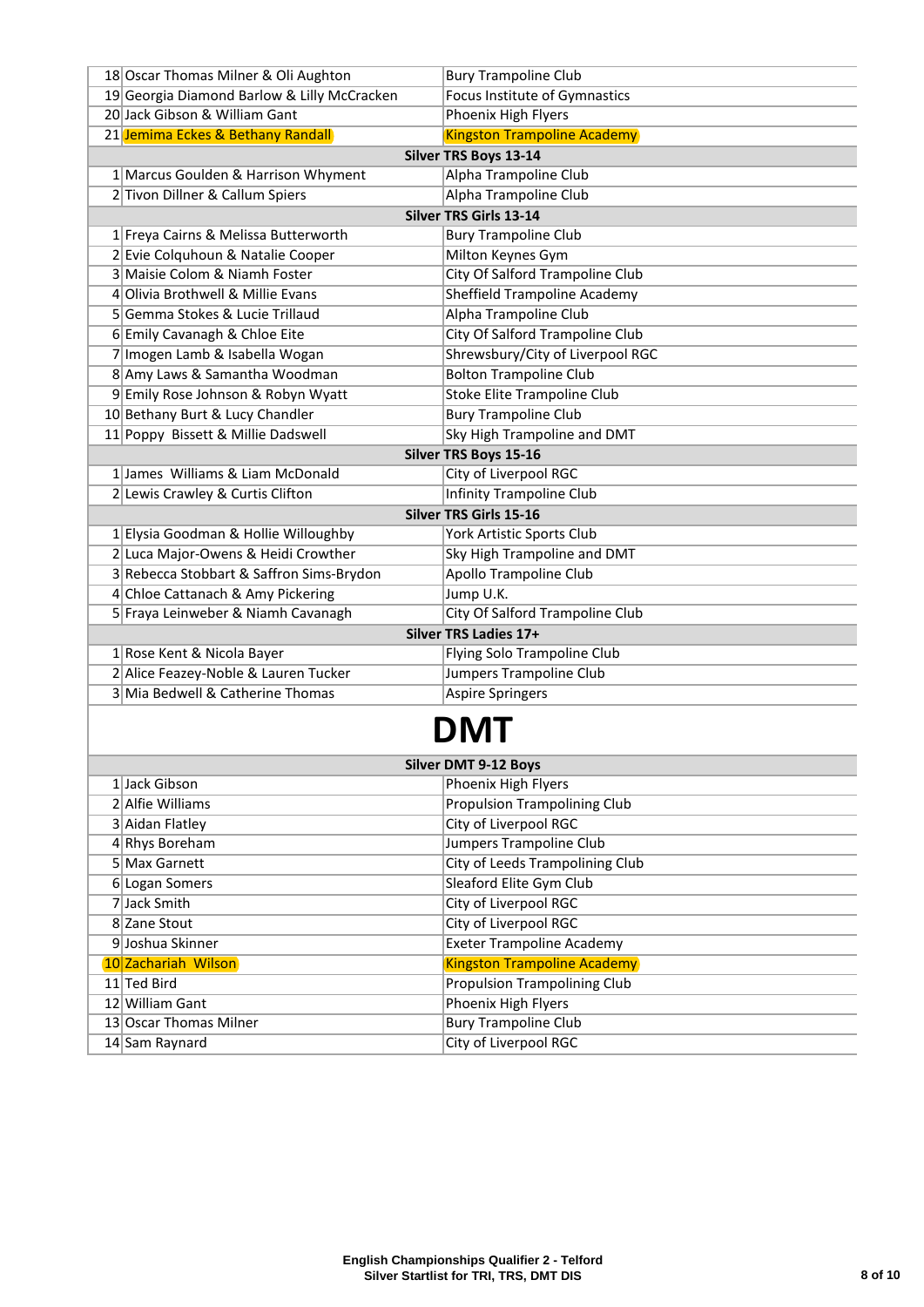| <b>Silver DMT 9-12 Girls</b> |                                              |                                                 |
|------------------------------|----------------------------------------------|-------------------------------------------------|
|                              | 1 Abi Lawther                                | Charnwood Trampoline Club                       |
|                              | 2 Kelise Wilson-Smith                        | Focus Institute of Gymnastics                   |
|                              | 3 Abigail Walls                              | City of Leeds Trampolining Club                 |
|                              | 4 Lilly Lucking                              | Whirlwinds Trampoline and DMT Club              |
|                              | 5 Oli Aughton                                | <b>Bury Trampoline Club</b>                     |
|                              | 6 Jessica Garnett                            | City of Leeds Trampolining Club                 |
|                              | 7 Emilie Brown                               | City of Liverpool RGC                           |
|                              | 8 Josephine Ryan                             | <b>Birkenhead Club</b>                          |
|                              | 9 Lolli Nestor                               | City of Liverpool RGC                           |
|                              | 10 Emily Taylor                              | Starlight                                       |
|                              | 11 Bethany Randall                           | <b>Kingston Trampoline Academy</b>              |
|                              | 12 Jemima Eckes                              | <b>Kingston Trampoline Academy</b>              |
|                              | 13 Amy Quinlivan                             | City of Liverpool RGC                           |
|                              | 14 Anabel Mae Jane Edem                      | <b>OLGA Poole</b>                               |
|                              | 15 Olivia Burvill-Patching                   | Sky High Trampoline and DMT                     |
|                              | 16 Matilda (Tilly) Clarke                    | <b>Exeter Trampoline Academy</b>                |
|                              | 17 Bethany Robinson                          | <b>Propulsion Trampolining Club</b>             |
|                              | 18 Rose Best                                 | Starlight                                       |
|                              | 19 Hannah Semple                             | Whirlwinds Trampoline and DMT Club              |
|                              | 20 Chiesa Hooper-Bleeks                      | <b>Exeter Trampoline Academy</b>                |
|                              | 21 Ella Ray                                  | Whirlwinds Trampoline and DMT Club              |
|                              | 22 Elizabeth Tse                             | <b>Airborne West Midlands</b>                   |
|                              | 23 Helena Vinall                             | Max Force                                       |
|                              | 24 Natacha Holt                              | <b>Birkenhead Club</b>                          |
|                              | 25 Ruby Flatley                              | City of Liverpool RGC                           |
|                              |                                              | <b>Silver DMT 13-14 Boys</b>                    |
|                              | 1 Callum Spiers                              | Alpha Trampoline Club                           |
|                              | 2 Max Jeavons                                | <b>OLGA Poole</b>                               |
|                              | 3 Ben Gale                                   | City of Plymouth Trampoline and Gymnastics Club |
|                              | 4 Jake Azzopardi                             | <b>Kingston Trampoline Academy</b>              |
|                              | 5 Louis Whittome                             | Whirlwinds Trampoline and DMT Club              |
|                              | 6 Jenson Midgley                             | Phoenix High Flyers                             |
|                              | 7 Tivon Dillner                              | Alpha Trampoline Club                           |
|                              | 8 Khario Campbell                            | Airborne West Midlands                          |
|                              | 9 Nico Hewson-Barsellotti<br>10 Luke Butcher | <b>Aspire Springers</b>                         |
|                              |                                              | <b>Activ8 Trampoline Club</b>                   |
|                              | 11 James Woolfall<br>12 Alfie Riberts        | <b>Birkenhead Club</b>                          |
|                              |                                              | Phoenix High Flyers<br>Jumpers Trampoline Club  |
|                              | 13 Tyler Boreham<br>14 Daniel Goldsack       | <b>Kingston Trampoline Academy</b>              |
|                              | 15 Rohan Mannion                             | City Of Salford Trampoline Club                 |
|                              | 16 Kieran Harvey                             | Starlight                                       |
|                              |                                              | Silver DMT 13-14 Girls                          |
|                              | 1 Sophie Cotton                              | <b>Propulsion Trampolining Club</b>             |
|                              | 2 Megan Rawlinson                            | City of Liverpool RGC                           |
|                              | 3 Bethany Whitehead                          | Whirlwinds Trampoline and DMT Club              |
|                              | 4 Hannah Thelwell                            | <b>Birkenhead Club</b>                          |
|                              | 5 Rose Wynne                                 | <b>Propulsion Trampolining Club</b>             |
|                              | 6 Amy Leneve                                 | Starlight                                       |
|                              | 7 Holly Lascelles-Higgins                    | City Of Salford Trampoline Club                 |
|                              | 8 Lia Oliva                                  | Sky High Trampoline and DMT                     |
|                              | 9 Lucie Trillaud                             | Alpha Trampoline Club                           |
|                              | 10 Niamh Cavanagh                            | City Of Salford Trampoline Club                 |
|                              | 11 Ebony Colbourne                           | City of Plymouth Trampoline and Gymnastics Club |
|                              | 12 Jamie Thomas                              | <b>Birkenhead Club</b>                          |
|                              | 13 Poppy Pleavin                             | <b>Propulsion Trampolining Club</b>             |